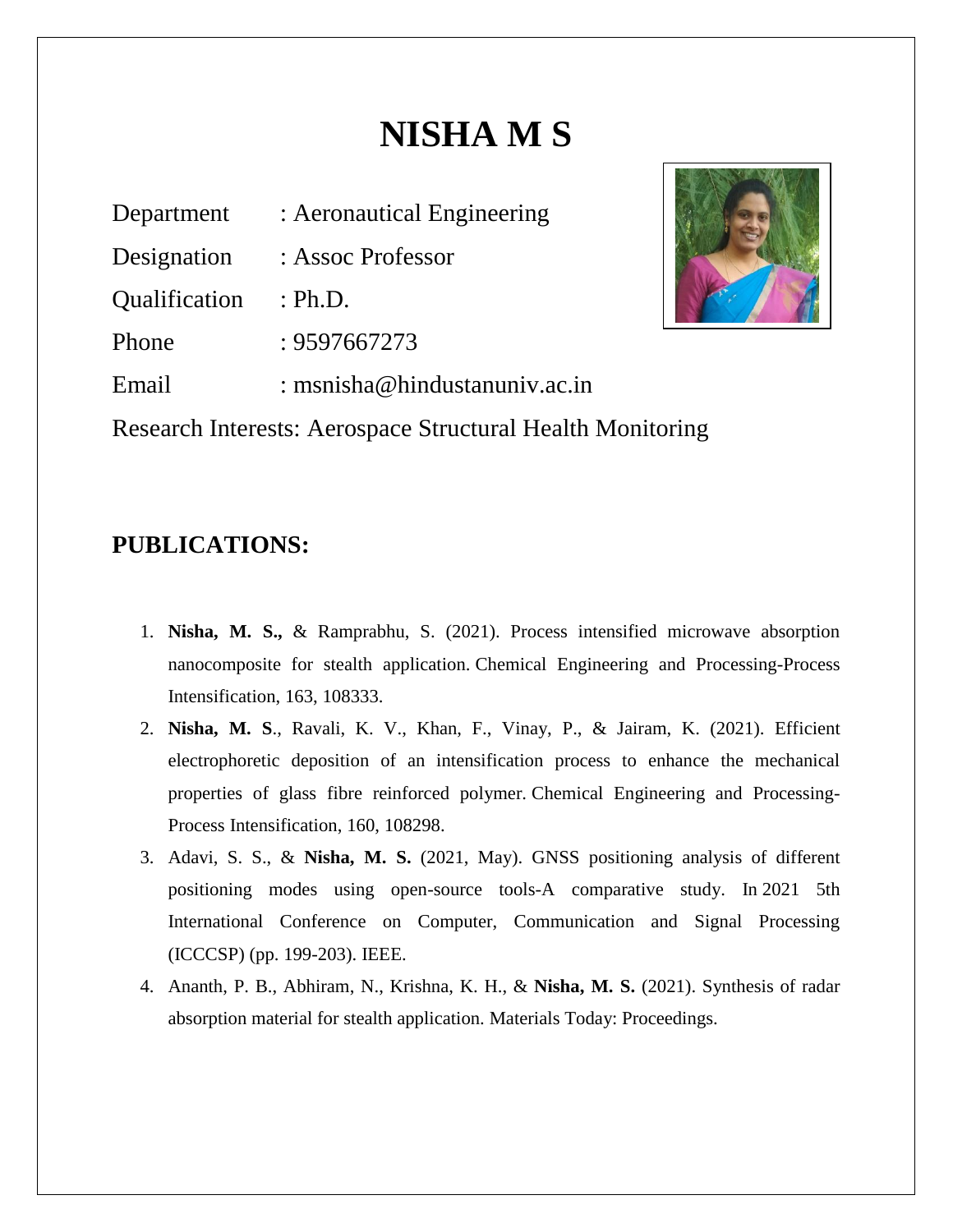- 5. Jatin, J., **Nisha, M. S**., Shariff, A., & Mithran, S. (2021). Enhancing the de-icing effects using reduced graphene oxide with boron nitride nano powder in glass fibre reinforced polymer. Materials Today: Proceedings.
- 6. Venthan, S. M., Amalraj, I. J., Kumar, P. S., & **Nisha, M. S.** (2021). Non-Newtonian Nanofluids Flow Analysis at the Ingress Section in Process intensified System. Chemical Engineering and Processing-Process Intensification, 108518.
- 7. Singh, D., Ganesan, C., & **Nisha, M. S.** (2020). Sustainability Characteristics of Damaged Carbon Fiber Composites. International Journal of Vehicle Structures & Systems (IJVSS), 12(4).
- 8. **Nisha, M. S.** (2020) , [Enhancing De-Icing Properties Using Graphene In Glass Epoxy](javascript:void(0))  [Composite Material ",](javascript:void(0)) Test Engineering and Management
- 9. **Nisha, M. S.** , JA Krishna, D Singh (2019), [Experimental study on electromagnetic](https://scholar.google.com/scholar?oi=bibs&cluster=6827565575996635306&btnI=1&hl=en)  [shielding property of silicon carbide-graphene nanoparticles at x-band,](https://scholar.google.com/scholar?oi=bibs&cluster=6827565575996635306&btnI=1&hl=en) AIP Conference Proceedings,
- 10. Babu, A.C., Karri, R.K., **Nisha, M.S,** (2018), Sensor data fusion using kalman filter, Proceedings - 2018 International Conference on Design Innovations for 3Cs Compute Communicate Control, ICDI3C 2018, 8437083, pp. 29-36
- 11. **Nisha, M.S.,** Khan, P.F., Ravali, K.V. (2018), Structural health monitoring of glass fiber reinforced polymer using nanofiber sensor, Lecture Notes in Mechanical Engineering, PartF7, pp. 245-256.
- 12. **Nisha, M.S.,** Greety, D.J.B., Singh, D.(2018), Design and Development of Nanocomposite with Enhanced Thermal and Electrical Property for Electromagnetic Interference [EMI] Shielding in Aircraft's Cockpit Walls, Materials Today: Proceedings 5(2), pp. 8147-8151
- 13. **Nisha, M.S.,** Siva Kota Reddy, P, (2018), Damage sensing through electrical resistive measurement using electrospun PVDF-CNF sensor. Lecture Notes in Mechanical Engineering, PartF7, pp. 205-217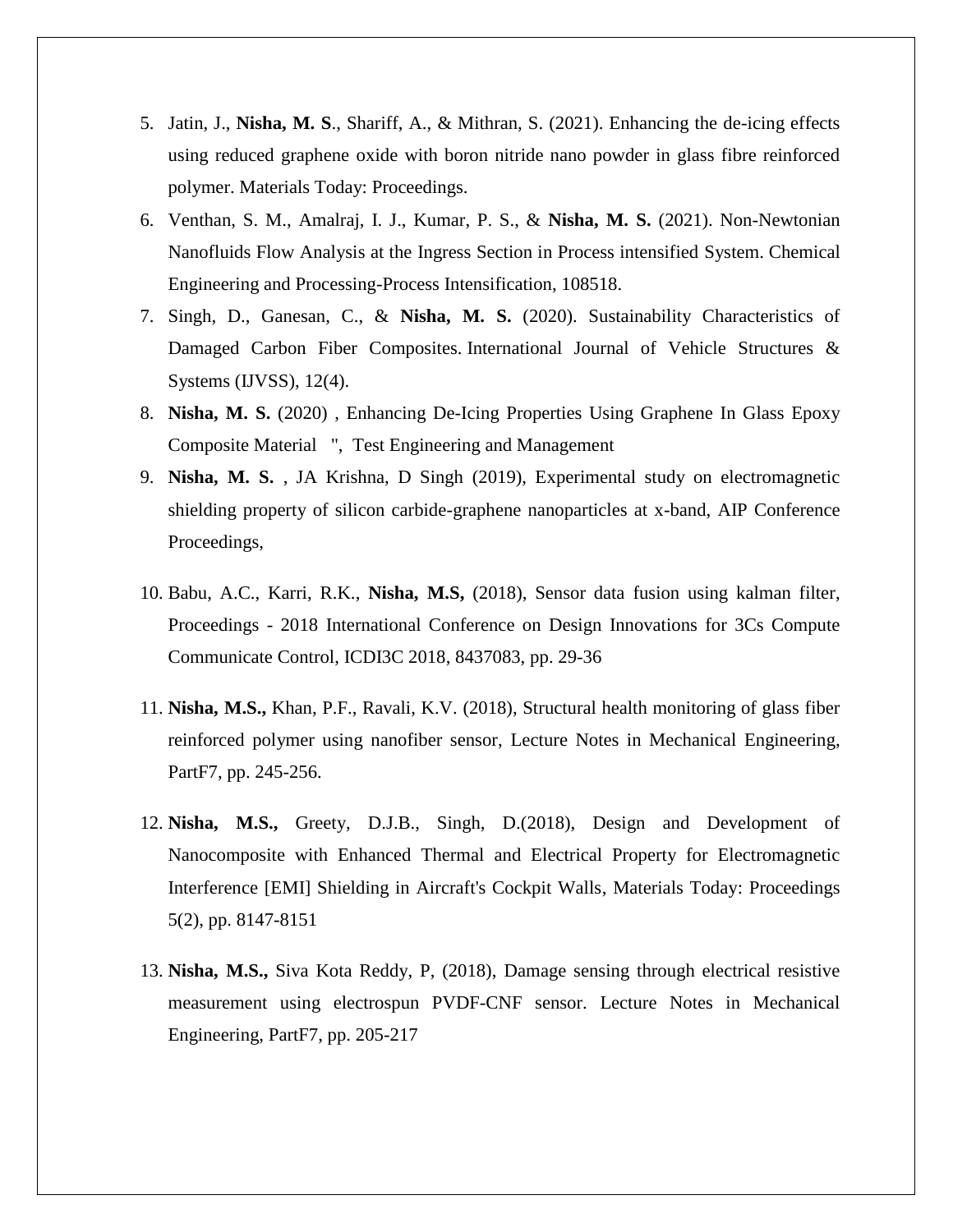- 14. **Nisha, M. S.** and Singh, D., (2016), Manufacturing of Smart Nano Materials for structural Health Monitoring (SHM) in Aerospace application using CNT and CNF. *Journal of Nano Research, 37: 42-50.*
- 15. **Nisha, M. S.** and Singh, D., (2016), Development of Continuous and Real Time Structural Health Monitoring of Aircraft Primary Structure Through Embedded Carbon Nano Fiber Sensors. *Int. J. Vehicle Structures & Systems*, 8(2): 74-81.
- 16. **Nisha, M. S**. Singh, D., Freesta Shiny, G. and Sasirekha, B., (2016), 'Design and Manufacture of Nanofibers Using Electrospinning Technique for Aerospace Application, *Applied Mechanics and Materials*, *852: 72-78.*
- 17. **Nisha, M. S.** Singh, D., (2016), Enhancement of β phase Crystal Formation in PVDF/MWCNT Fiber mat Sensor for Strain Sensing Application, *Journal of Advanced Engineering Research ,3(2): 116-123*.
- *18.* Lakshmi, P., and **Nisha, M. S.,** (2015), Development of smart nano composites for Aerospace Structural Health Monitoring system, *International Journal of Applied Engineering Research, 10(7):16303-16320.*

# **Conferences Publication**

# **International**

- 1. **Nisha, M. S.** Singh, D., Design and Manufacture of Nanofibers Using Electrospinning Technique for Aerospace Application, *International Conference on Mechanical Engineering Design*, SSN College of Engineering, Chennai, 25-26 April 2016
- 2. **Nisha, M. S.** Singh, D., Development of nano sensor for damage monitoring in aerospace structure, *International Conference on Materials, Design and Manufacturing process - ICMDM2016,* held at Anna University, Chennai on Feb 17-19, 2016.
- 3. **Nisha, M. S.** Singh, D., Lakshmi, P., and Punitha, S., Identification of Smart Nano Material between CNF and MWCNT-CNF by different manufacturing process for Structural Health Monitoring (SHM) in Aerospace application, *Proceedings of*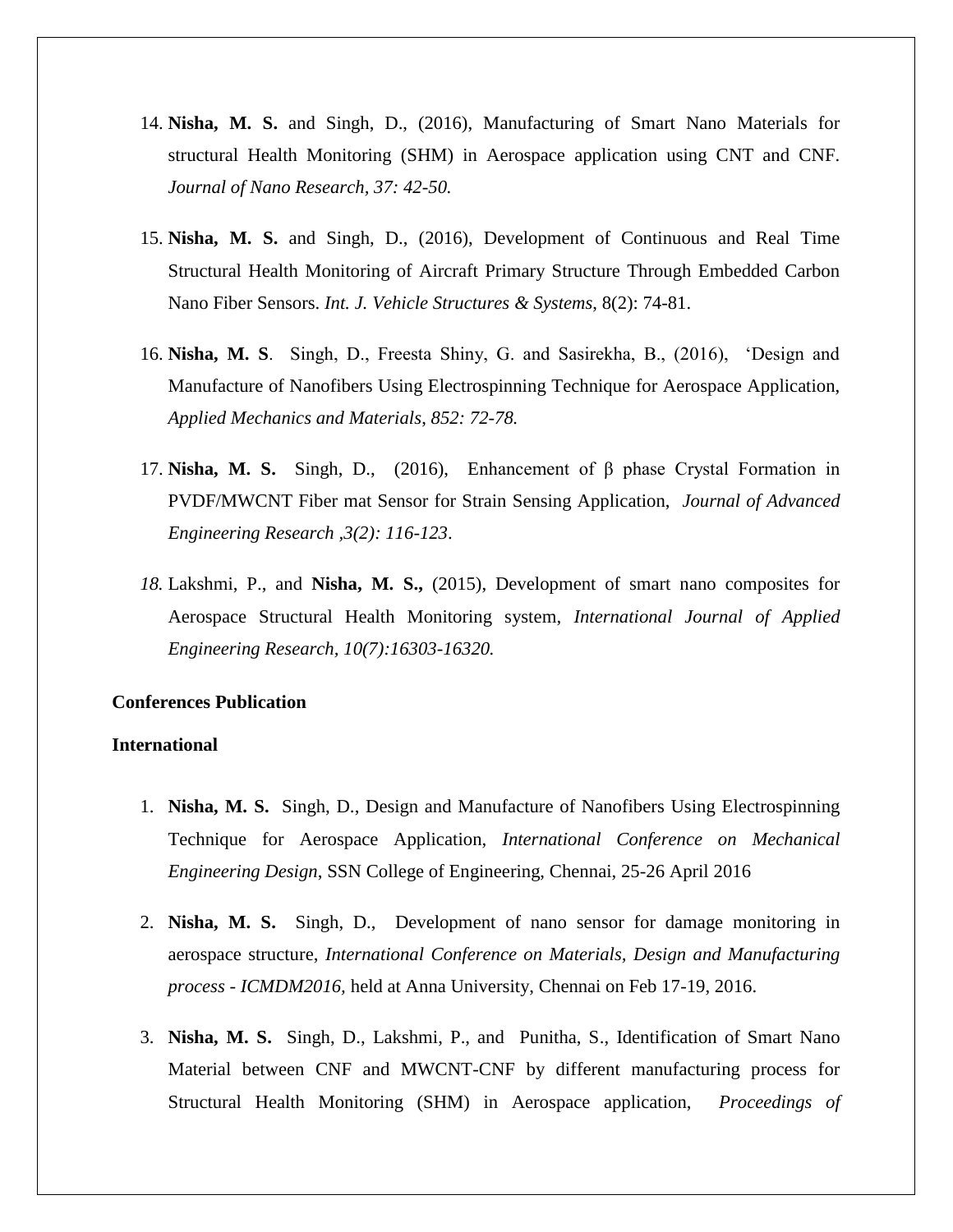*International Conference on Advances in Materials, Manufacturing and Applications (AMMA 2015),* NIT Trichy, April 9-11, 2015.

4. **Nisha, M. S.** Singh, D. Structural Health Monitoring of Glass Fiber Reinforced Composites Using Embedded Piezo Electric Sensors, *International Conference on Advances in Design & Manufacturing,(ICAD&M'14),* NIT Trichy ,Dec 5-7,2014,

## **National**

1. **Nisha, M. S**. Singh, D. and Freeta, S., Enhancement of beta phase crystal formation PVDF-MWCNT fiber mat sensor for strain sensing applications, *National conference on processing and characterization of Advance engineering materials -NCPCAEM2016*, held at SSN, Chennai on 6th May 2016.

### **MOOC certifications completed**

- **1.** Successfully completed "Understanding child development: from synapse to society "an online course authorized by Utrecht University and offered through Coursera.
- **2.** Successfully completed " Spreadsheets for Beginners using Google Sheetsan online course authorized by Coursera Project Network and offered through Coursera.
- **3.** Successfully completed and received a passing grade in AEASM1x: Introduction to Aerospace Structures and Materials a course of study offered by DelftX, an online learning initiative of Delft University of Technology.
- **4.** Successfully completed an online course on "Remote Sensing & GIS Technology and Applications for University Teachers & Government Officials" which was conducted by Indian Institute of Remote Sensing (IIRS),ISRO Dehradun, during 13-06-2020 to 01-07- 2020 .

## **FACULITY DEVELOPMENT PROGRAM**